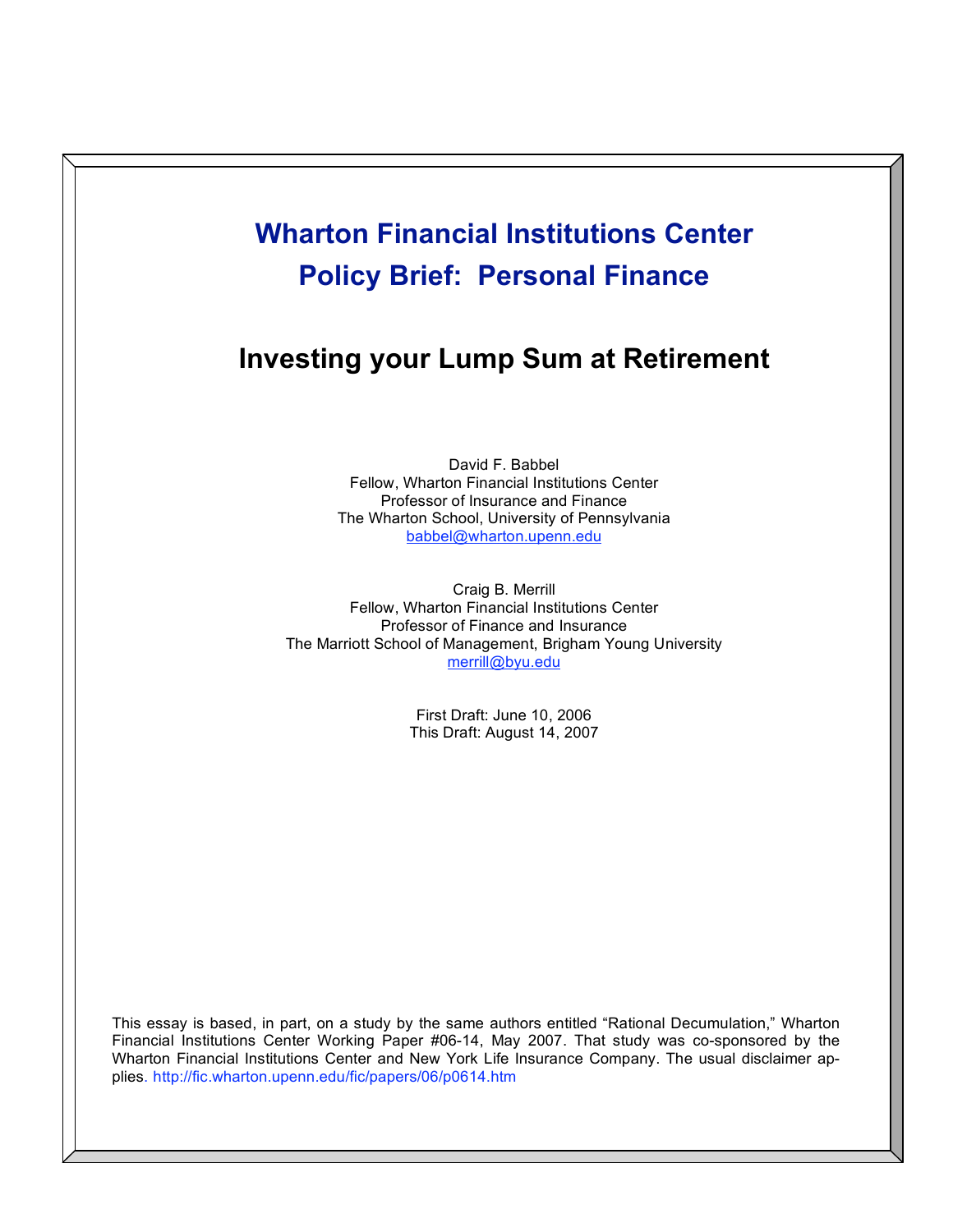## **Introduction**

Imagine sitting down on the day of your retirement to plan your financial future. You know what your annual expenses have been and you want to maintain your current standard of living. So, you consult a recent mortality table and find that if you've made it to your  $65<sup>th</sup>$  birthday, you can expect to live to 85 years old. You perform a little calculation and find that, together with your Social Security monthly payments, you have just enough savings to maintain your current standard of living and spend all of your savings and future expected earnings by the time you die at the age of 85. But, what if you live longer? Will you be reduced to eking out an existence on Social Security alone? Where will the additional money come from? What if future investment returns are not what you anticipated at the start of your retirement? These questions are increasingly urgent in America today, as forces are combining to make planning for outliving your resources more important than it has been in the past. Old rules of thumb for spending your assets in retirement, called decumulation, need to be reconsidered.

## **The Perfect Storm**

Retirees must take strategic action in the deployment of their accumulated savings and funds as they begin retirement. Five forces are converging upon Americans in what some have called the Perfect Storm – others the Tsunami Wave – that is about to engulf us from all sides. <sup>1</sup> The best we can do is to organize our own finances in such a way that we can provide for ourselves, because there isn't anything we can do to stop these converging forces. These five forces are:

1) The decreasing levels and importance of Social Security benefits. Relative to the benefits provided to our parents, people currently in their working years will receive a much lower return on their Social Security contributions. As can be seen in the chart below, the implicit rate of return on contributions was far higher for earlier beneficiaries. [Source: Social Security Administration.]



 <sup>1</sup> See, for example, Philip J. Scrofani, "Perfect Storms and Ticking Time Bombs." *Sage Advice,* October 2005.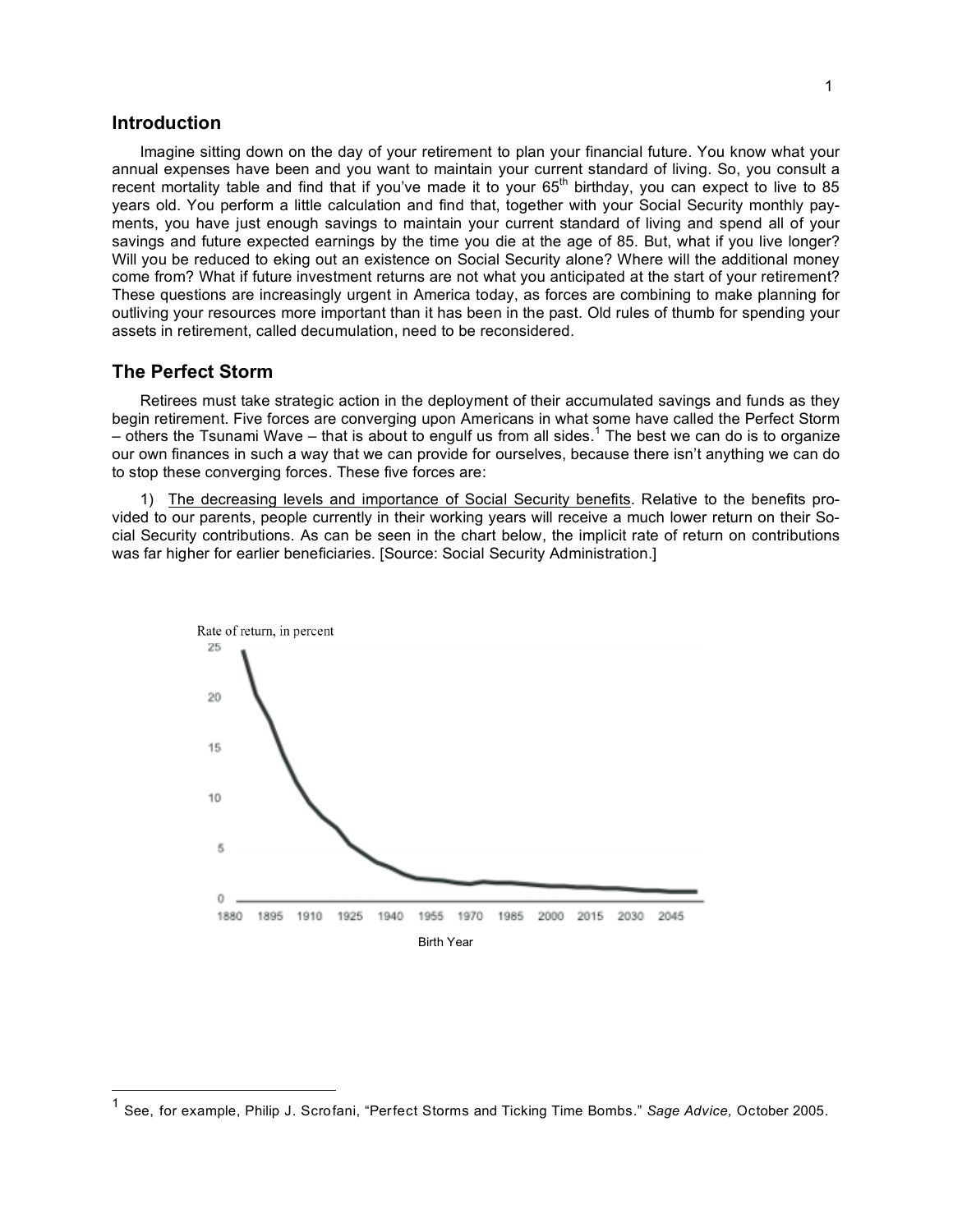The adverse effect of this lower rate of return especially impacts the higher contributors, as shown below. This chart shows that people who had the lowest earnings levels are projected to receive a rate of return on their contributions of 2.8%, seven times higher than 0.4% returns that are projected for those whose earnings were taxed at the maximum levels. However, the rates of return for both groups are very low. [Source: Social Security Administration.]



2) The demise of defined benefit (DB) pensions. Over the past 15 years, there has been only one new pension program of any size initiated in the U.S. The number of pension plans in the U.S. peaked at 175,000 in 1983, and has since declined to less than 25,000. While much of the reduction was due to the elimination of small and medium plans, some of the largest pension programs have also been discontinued, closed to new membership, or frozen to all employees. About 30% of the remaining pension programs plan to do close within the coming two years.<sup>2</sup> Many of those that still remain are insolvent or otherwise underfunded, and the government's Pension Benefit Guarantee Corporation (PBGC) is reeling under a load it cannot sustain. During the same time period, 401(k) defined contribution (DC) plans increased from around 17,000 to over 450,000. When all defined contribution type plans are included, there are over 650,000 today. While the reasons for the substitution of DC for DB plans are complex and cannot be covered here, suffice it to say that there is a dynamic change going on in response to various economic factors and government initiatives that will change the way we cope with retirement income needs. Over time, the problem is bound to get worse.

The economic implications for the average individual are significant. Under a traditional pension program, the retiree receives a set monthly income for as long as he or she lives. Under a defined contribution program, such as a 401(k) or 403(b) program, the amount of income you collect after retirement and how long you continue to receive it is anyone's guess. There are no guarantees. In effect, the risk of retirement has been shifted away from the employer and the PBGC that insures the pension benefits, and placed upon the shoulders of the employee. Put another way, the financial risk of retirement has been transferred from those best able to bear it to those less knowledgeable and least able to bear it. In the past, annuitization (discussed below) was less important, as pensions were combined with Social Secu-

 $2$  The industry-supported Employee Benefit Research Institute and Mercer Human Resources Consulting study was reported in an article by Peter G. Gosselin entitled "More employers doing away with pensions, study finds." *Los Angeles Times,* July 11, 2007.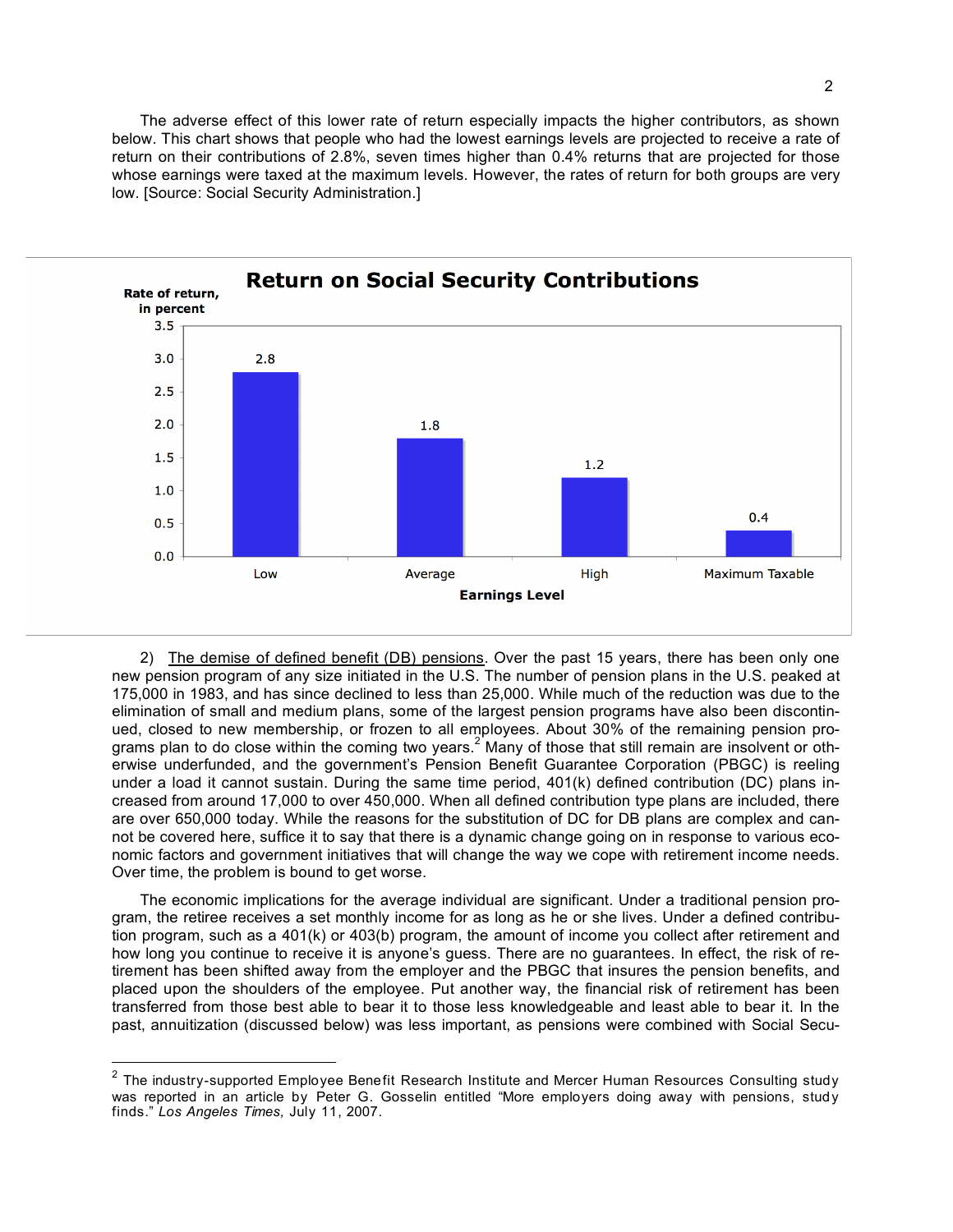rity and handled most of our retirement needs. But today, as pension benefits are gradually (and at times, suddenly) eliminated, and as Social Security benefits stagnate, and are sometimes reduced through delayed eligibility and taxation, annuitization becomes a much more important retirement strategy.

3) The aging of the baby boom generation. Beginning last year, the first members of the largest generation in American history turned 60, leaving their jobs and entering the retirement force. The "boomers," as this generation is commonly known (born from 1946 to 1964), will continue to exit the workforce for at least another twenty years. Currently constituting over 27% of the U.S. population and 47% of all households, they will become dependent upon Social Security, retirement plans, and any accumulated assets.

4) The emergence of post boomers. Generations X (born between 1965 and 1979) and Y (born between 1980 and 2001) will be burdened not only with the responsibility of providing for their own future retirement and health needs, but also with supporting the Social Security and Medicare costs of the boomers. The net effect of this is that there will soon be many more people draining funds from the Social Security system, with far fewer people contributing to it.

In 2006, there were 7.2 persons between the ages of 18 and 65 for each person over 65. Within the next 23 years, this ratio is projected to drop to 3.7, according to the Census Bureau.



5) The increasing longevity of the American population. In the table below, we show how the life expectancy for the population at large has increased over the past century. While expected lifetimes are longer in all categories, the life expectancies for people who reach age 65 are the most relevant for our analysis.

An examination of the table shows that since Social Security began monthly payments in 1940, the number of months we can expect to receive benefits for those of us who reach age 65 has increased by roughly 50% for men and women. Coupled with the fact that when Social Security was instituted, the average person did not live to age 65, increased longevity has placed a tremendous burden upon the retirement system. It should be kept in mind when reviewing this table that these are life expectancies for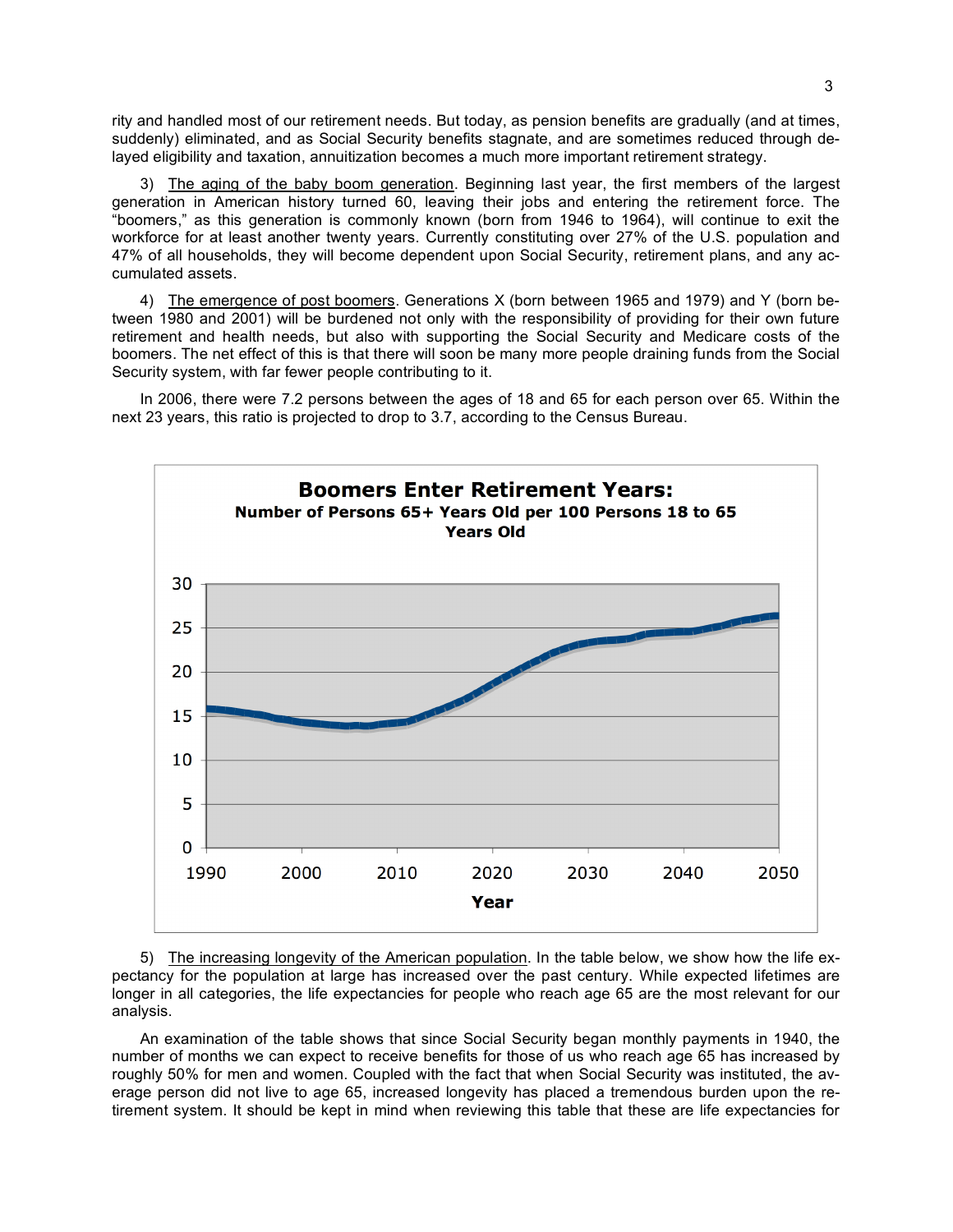the population at large. For people who reach age 65 in good health, the life expectancies are currently about four years longer than shown, and remember that half of those people will live longer, many much longer.

When considered together with the decreasing yields from bonds and lower returns from stocks in recent years, these forces spell disaster for those who do not take more prudent financial measures to prepare for what is becoming the major financial risk of the 21<sup>st</sup> century: living too long.

| Age and sex | 1900 | 1910 | 1920 | 1930 | 1940 | 1950 | 1960 | 1970 | 1980 | 1990 | 2000 |
|-------------|------|------|------|------|------|------|------|------|------|------|------|
| At age 65   |      |      |      |      |      |      |      |      |      |      |      |
| Men         | 11.5 | 11.2 | 12.2 | 11.7 | 12.1 | 12.7 | 13.0 | 13.0 | 14.2 | 15.1 | 16.2 |
| Women       | 12.2 | 12.0 | 12.7 | 12.8 | 13.6 | 15.0 | 15.8 | 16.8 | 18.4 | 19.0 | 19.3 |
| At age 85   |      |      |      |      |      |      |      |      |      |      |      |
| Men         | 3.8  | 3.9  | 4.1  | 4.0  | 4.1  | 4.4  | 4.4  | 4.7  | 5.1  | 5.3  | 5.6  |
| Women       | 4.1  | 4.1  | 4.3  | 4.3  | 4.5  | 4.9  | 4.7  | 5.6  | 6.4  | 6.7  | 6.8  |

**LIFE EXPECTANCY, BY AGE AND SEX, SELECTED YEARS 1900-2001**

Sources: Centers for Disease Control and Prevention, National Center for Health Statistics, National Vital Statistics System.

So there you have it. The decreasing rates of return on our Social Security contributions, the accelerating demise of defined benefit pensions, combined with the advent of America's largest generation in history now approaching retirement, their longer expected lifetimes, and the much smaller relative population of people who are going to be asked to support their unfunded benefits – taken together we have all the necessary ingredients for the perfect storm – with a few extra ingredients thrown in for bad measure!

## **What is Annuitization?**

Lifetime income annuities, sometimes called life annuities, income annuities, single premium immediate annuities, or payout annuities, involve large insurers pooling people of similar age and sex, with each person giving to the insurer an amount that will generate sufficient returns to provide them with a monthly income throughout their *expected* lifetimes. Those who die before reaching their life expectancy are, in effect, insuring those who live beyond their life expectancy. In essence, it is the opposite of life insurance, where the payments of those who remain living go to cover the benefits paid to the estates of those who die prematurely. In the case of life annuities, the risk of outliving one's income is pooled among all annuity purchases, providing a kind of insurance against outliving one's assets.

If, at retirement, people plan their finances to cover their economic needs throughout the remainder of their *expected* lifetime, which is roughly until age 86, half of them can be expected to fail. This is simply because half will live longer, and many much longer, than their life expectancy. (See chart below.)

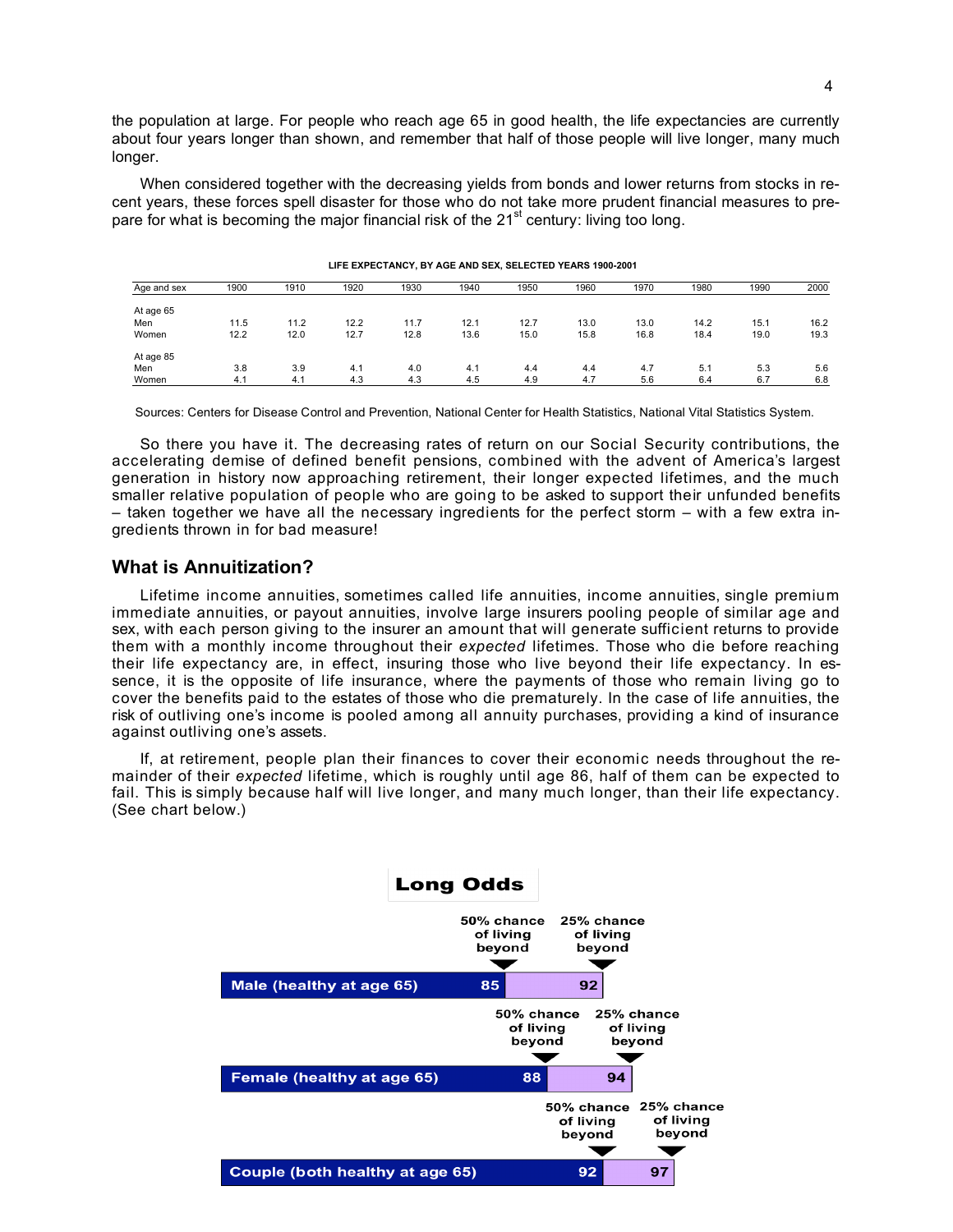However, if they choose a life annuity instead, they will be able to spend at the same rate, but be covered for as long as they live. A life annuity is the only investment vehicle that features this advantage. Trying to replicate this advantage of a secure lifetime income, but without the riskpooling of a life annuity, will cost you from 25% to 40% more money, because you would need to set aside enough money to last throughout your *entire possible* lifetime, instead of simply enough to last throughout your *expected* lifetime. Even at this higher cost, you cannot be sure you will achieve a secure lifetime income, because interest rates could change over the next 30-50 years while you are in retirement. (We will discuss this later.)

## **Economists' Views of Decumulation**

George Bernard Shaw once quipped, "If you laid all the economists end to end, they still wouldn't reach a conclusion." Well, that time-honored adage has changed, at least in one area, because economists have come to agreement from Germany to New Zealand, and from Israel to Canada, that annuitization of a substantial portion of retirement wealth is the best way to go. The list of economists who have discovered this includes some of the most prominent in the world, among whom are Nobel Prize winners. Studies supporting this conclusion have been conducted at such heralded universities and business schools as MIT, The Wharton School, Berkeley, Chicago, Yale, Harvard, London Business School, Illinois, Hebrew University, and Carnegie Mellon, just to name a few. The value of annuities in retirement seems to be a rare area of consensus among economists.

A recent National Bureau of Economics study, which appeared in the prestigious *American Economic Review,* demonstrated under much more plausible conditions than had ever been supposed, that full annuitization was optimal for people who had no desire to leave a bequest to their heirs or charitable organizations.<sup>3</sup> It also concluded that for those with bequest motives, substantial annuitization of retirement wealth was still the most prudent way to act.

In another recent study, we re-examined the unique features of annuitization and showed that people who place their retirement wealth in mutual funds of stock, bonds, the money market, or some combination thereof are subjected to greater risk, often higher expenses, and returns that are unlikely to keep pace with annuity returns, especially when risk is taken into account. The recommendations from our study as well as existing academic models are below.

#### **Recommendations**

Like others before us, we found that substantial annuitization was generally prescribed by a sophisticated model of economic decision-making. The reason we conducted yet another study of this was to incorporate several degrees of greater realism that had not been included in earlier economic models, and to re-examine the annuitization decision in this richer economic context.

The level of annuitization that was considered optimal depended on a number of factors, such as amount of wealth at retirement, level of Social Security benefits accrued, tolerance for risk, desire to leave a bequest, impatience to consume, general level of interest rates, expected return on stock, and stock market risk levels. It also depended on marital status, age, and whether pension income was being earned.

While we cannot present here all of the scenarios that were examined, we can give some general conclusions about what our study showed.

1. You should begin by annuitizing enough of your assets so that you can provide for 100% of your minimum acceptable level of retirement income. Annuitization provides the only viable way to achieve this security without spending a lot more money. The economic models invariably attest to this fact – that the cost of not being able to cover basic expenses far exceeds the potential upside of taking on additional equity exposure. In calculating how much to annuitize privately, subtract from what is needed each month the amount you will be getting from Social Security and any pension benefits you may have accrued.

 <sup>3</sup> Thomas Davidoff, Jeffrey R. Brown, and Peter <sup>A</sup> Diamond, "Annuities and individual welfare." *American Economic Review,* Volume 95:5 (December 2005), 1573-1590.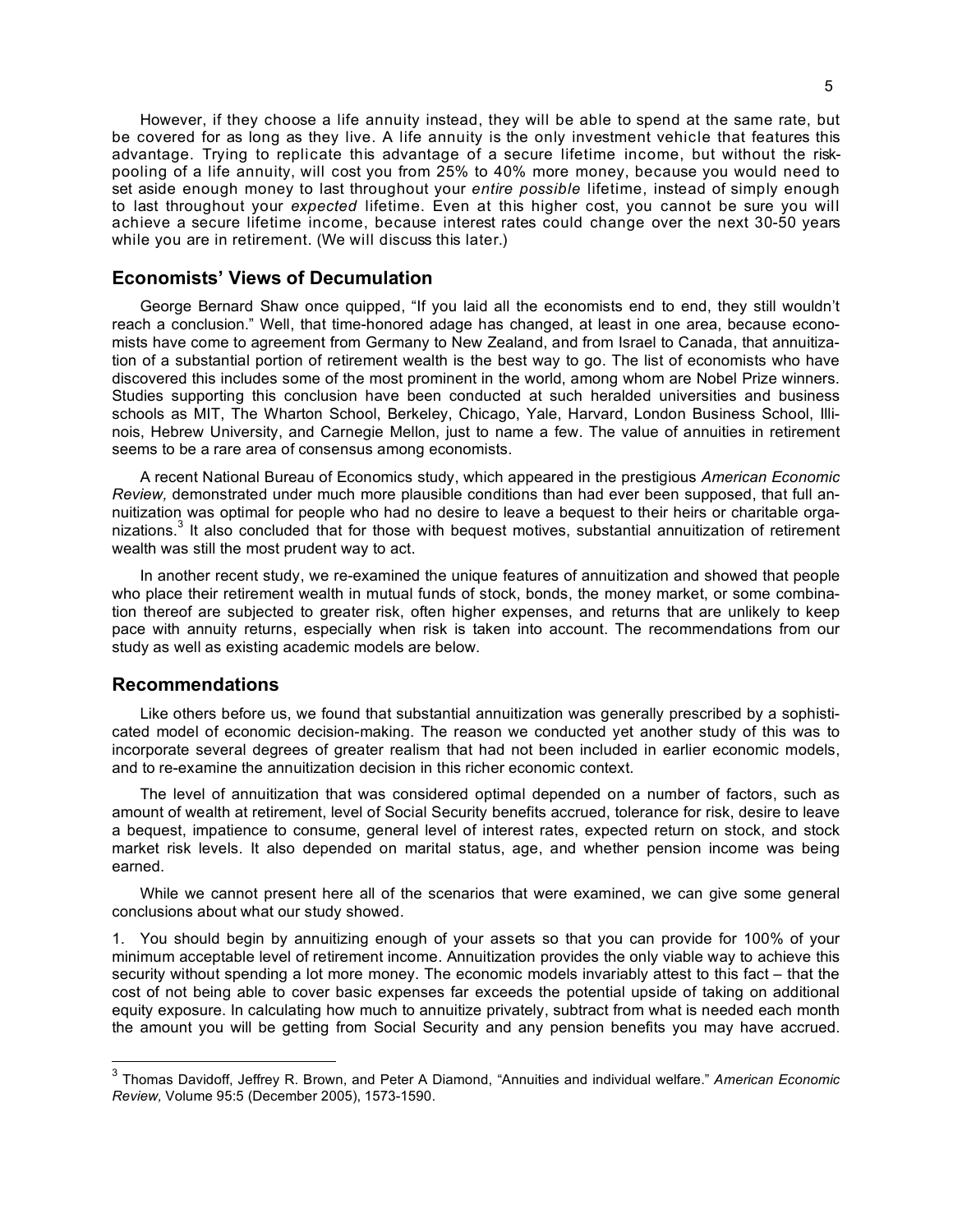Then annuitize a sufficient amount of your assets to provide for the remainder of the monthly income you will need to reach that threshold level.

2. Next, our study shows that you will generally need to annuitize a significant portion of your remaining wealth, while investing the balance in stocks, fixed income securities, and money markets. The economic models of rational behavior, which weigh the riskiness of outcomes against a person's tolerance for risk, all show that equities and fixed income are not substitutes for annuities, because they do not address the major risk we face of outliving our assets. For this reason, economists generally consider life annuities to be a separate asset class. Equities and fixed income can be complements to, but cannot replicate nor substitute for annuitization. How much of the remaining wealth should go to life annuities will depend on the factors discussed below.

a) You will want to make provisions for any extraordinary expenses, such as uncovered health costs and institutional care. These gaps in coverage can be purchased through supplemental health and longterm care insurance, or perhaps from a rider to a life annuity that increases the payments beyond a certain age. For example, suppose that you receive Social Security benefits of \$20,000 per year, and life annuity payments of \$25,000 each year, for a total annual income of \$45,000. If long-term institutional care costs around \$70,000 per year, you will need to get an annuity rider that doubles your annual annuity income to \$50,000, to begin at the age when you are more likely to need institutional care. Taken together with your Social Security, you will reach the targeted income level. Since Social Security is linked to inflation, and the cost of long-term care is influenced by inflation, you may need to allocate a portion of your private annuity money to a contract that provides some escalation in benefits over time.

b) You will want to make provision for your heirs, but balance this provision against your own desire to live above your minimum acceptable living standard. Since the non-annuitized wealth is generally for your heirs, its present value is the same whether you give it to them now or later, because future benefits will be discounted by current yields. Although your heirs might appreciate it more now, at least it is not likely to go away if you live beyond your life expectancy, owing to your decision to annuitize the amount of assets necessary to provide you with a decent living, no matter how long you live.

c) Our study found, as have most other studies, that the greater the tolerance you have for financial risk, the higher the proportion of your excess assets – i.e., assets that are not needed to provide for your minimum acceptable standard of living – could be placed in stock or other risky investments. We never found this level to be much above half of your *excess* assets. For example, if it takes 60% of your lump sum distribution at retirement, together with Social Security and any pension benefits, to provide the minimum level of income you will need, up to half of the remaining 40% of your assets can be placed in stock if you are exceedingly tolerant of financial risk. In cases where individuals have lower tolerance for financial risk, the portion of *excess* assets that can be allocated to stock declines to 10% - 30% at age 65. In contrast, optimal annuitization of the *excess* assets ranges from 40% to 80%, and non-annuitized fixed income generally is 5% or less of your excess assets.

d) Remember, these generalizations depend on the size of bequest you wish to leave, as well as a host of other financial assumptions. One of the assumptions used in the full study was a markup on life annuities of 10%, which is quite a bit higher than we have found in recent months. Today's lower markups would justify even higher levels of annuitization. Finally, we suggest that annuities be purchased only from the most financially sound insurance providers. You will be able to sleep a lot better!

## **Why Don't More People Annuitize - Reasons and Excuses (or, Annuity Myths)**

While public and private annuitization (i.e., Social Security and pensions) were heavy in the past, relatively few Americans not covered by pensions today have chosen to annuitize their wealth through private annuity purchases. Given the alarming confluence of economic and demographic changes occurring today, the number of people choosing life annuities should be larger than ever.

Many market participants believe that "stocks for the long run" is the way to go.<sup>4</sup> But our study showed that over the long haul, unless stocks achieve excess returns above Treasury bonds at least

<sup>&</sup>lt;sup>4</sup> This claim recently has been rigorously reexamined and the authors conclude that when corrections are made to remove the statistical bias in compiling historical stock returns and properly account for this estimation risk, a longer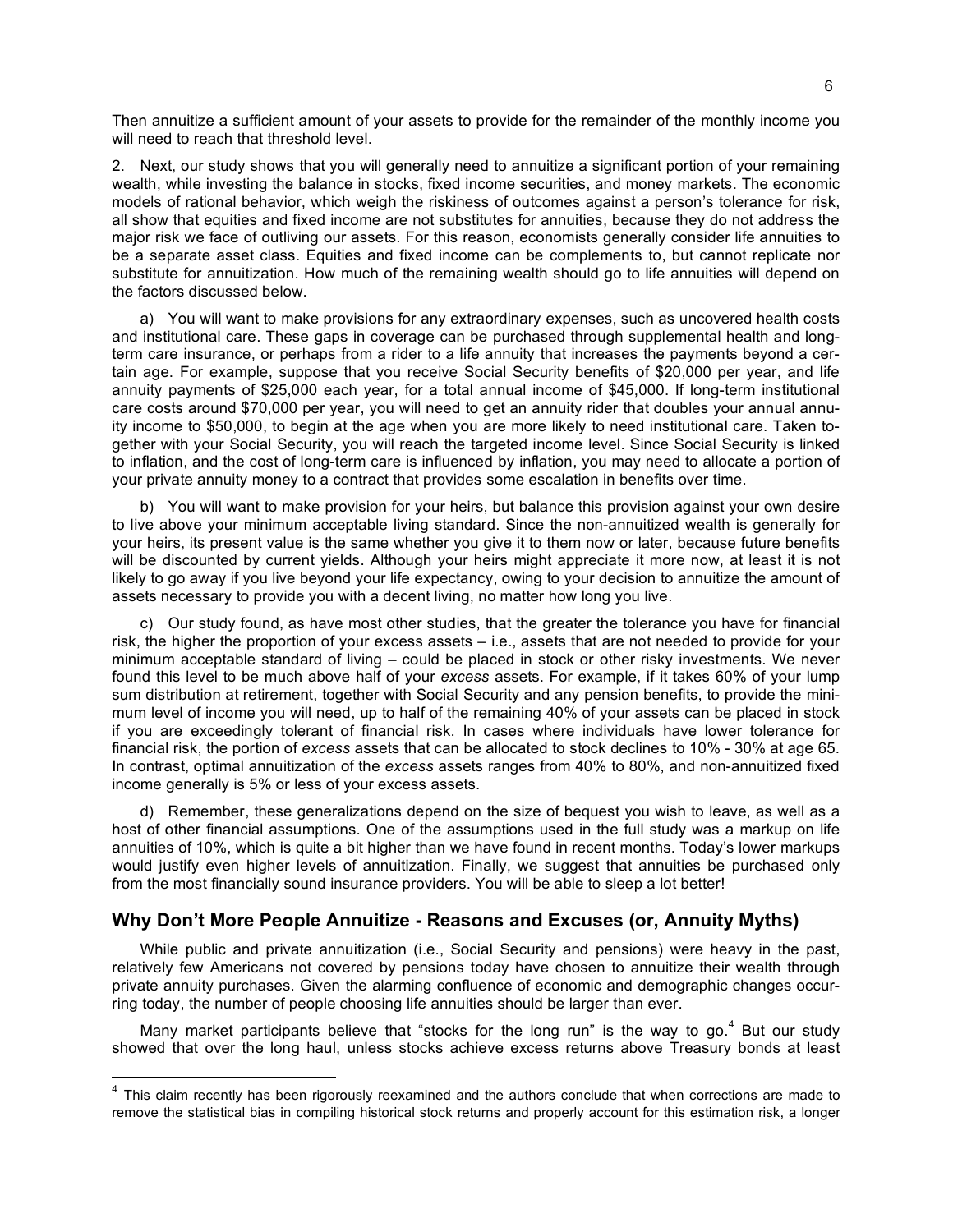twice as high as they are generally expected to generate, it often makes more sense to annuitize most of one's wealth at retirement. So why don't more people annuitize? Here are some common myths about annuities.

#### *1. They cost too much!*

The market for life annuities has become very competitive in recent years, and today the markups in price ("loadings" in insurance parlance) are very low for the people who actually purchase them. During the past decade, these markups above actuarially fair prices have come down from around 6 - 10% to less than half that level from the top companies, approaching zero in some cases.<sup>5</sup> Of course, if you are unhealthy at 65, and have low prospects to regain your health, an annuity purchase may not be the way to go. However, you will be putting your own financial future at risk in so doing, because you really do not know what medical advances will occur, nor how long you will live.

Compare the 0% - 5% *one-time* markups on life annuities with the 1% - 2% *annual* expense ratios levied by typical mutual funds, as well as front-end or back-end loads that sometimes reach as high as 8%, and life annuities compare favorably. And don't forget that life annuities, with their one-time markups, offer lifetime income security. In contrast, mutual funds offer no such guarantees against outliving ones assets.

## *2. What if I get sick?*

There are three ways to provide for hospitalization and nursing care costs that are not picked up by Medicare. Supplemental health insurance can be purchased that covers gaps in Medicare coverage. Long-term care insurance can be used to supplement monthly income to meet the high costs of institutional care, which at the beginning of this decade had already reached an average of \$70,080 a year for a private room and \$61,685 for a semi-private room.<sup>6</sup> The third way might be the least expensive of all, although it does carry some risk. Life annuities are now available that will increase monthly payments by up to 400% when the annuitant reaches a specific age, e.g., 85 years of age. The annuitant can choose an age when the need for institutional care begins to become more likely, and select the desired level of increase in payments. While annuities with this feature cost more than regular annuities that provide level payments throughout life, they can be well worth the extra cost. The risk is that you might need institutional care before the higher income begins at age 85. If, on the other hand, your need doesn't arise by age 85, count your blessings and use the extra income for something else, or save it for a rainy day.

Other innovative life annuities allow you to withdraw as much as 30% of your future payments at fiveyear intervals, or in case of losses because of a fire, flood, or other natural disaster.

Yes, some of these provisions cost extra money, but you can pay for them now, or pay later at perhaps much higher prices. None of them are really excuses for not annuitizing a substantial proportion of your remaining wealth at retirement.

## **3. What if inflation returns? Won't my fixed payments become worth less?**

Life annuities have evolved considerably over the past several years to address this problem. Today a retiree can elect to have his or her monthly payments increase at rates ranging up to 6% per year. Alternatively, inflation-linked life annuities can be purchased. Both kinds of inflation protection entail receiving lower initial payments, but they grow over time. Indeed, annuities are now available that make it possible to achieve a wide range of income patterns over one's remaining lifetime, to address different eco-

investment horizon requires lower, not higher, allocations to risky assets. See Eric Jacquier, Alex Kane and Alan J. Marcus, "Optimal estimation of the risk premium for the long run and asset allocation: A case of compounded estima-<br>tion risk." Journal of Financial Econometrics, Vol. 3:1 (Winter 2005), 37-55.

 $5$  For annuity contracts with life guarantees, markups are typically measured against the "actuarially fair cost" of providing a secure lifetime income stream without any loadings for administrative, investment, and distribution costs. Insurers generally set the price of annuities based on their expected investment portfolio returns, but because they guarantee lifetime income streams, economists and actuaries measure their true costs against the actuarially fair<br>price standard.

Spillman and Lubitz, "New Estimates of Lifetime Nursing Home Use." *Medical Care*, Vol. 40:10 (October 2002), 965-975.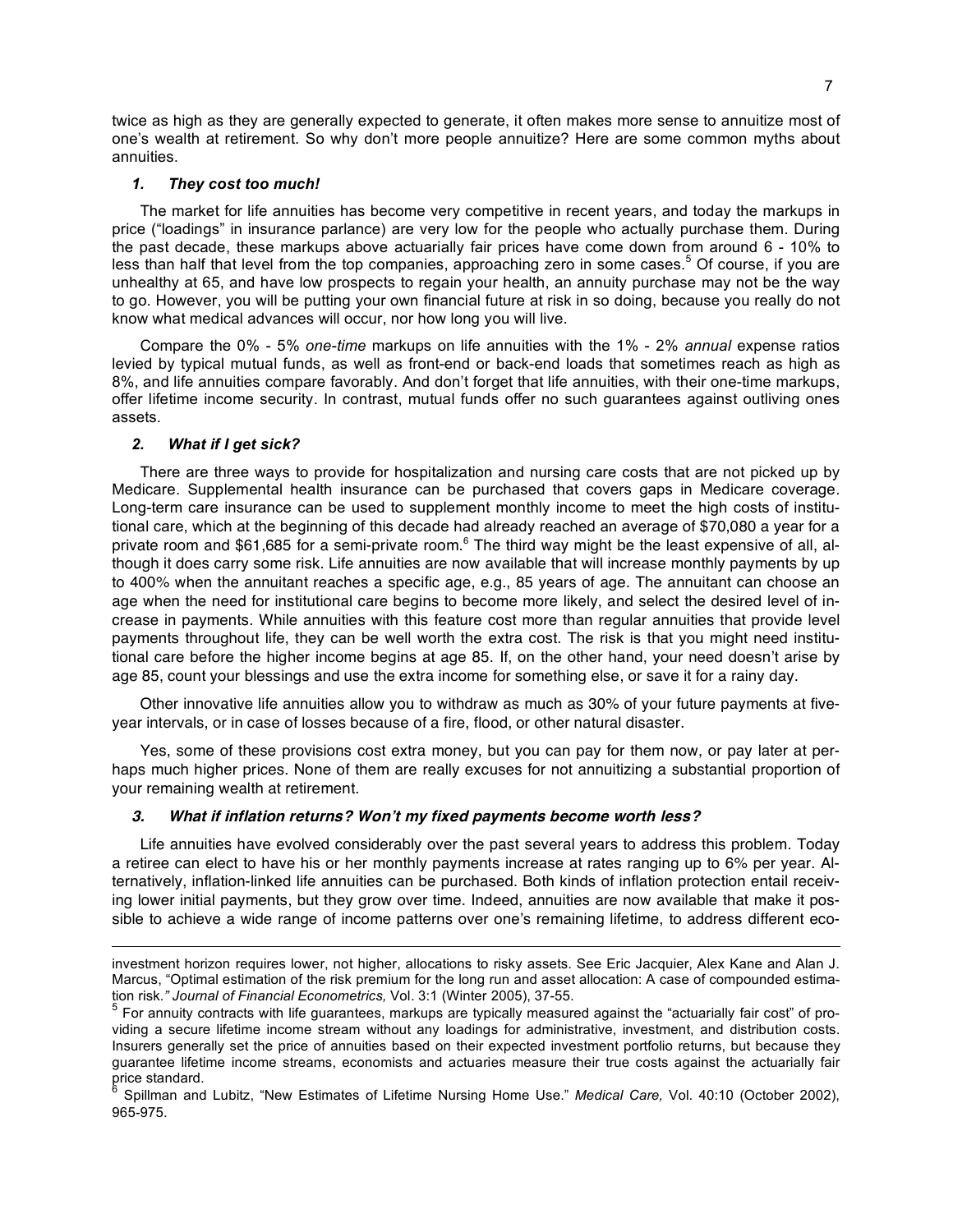nomic needs.

## *4. Isn't it cheaper to use some sort of homemade strategy that mimics the behavior of life annuities? That way I can cut out the insurer!*

This would be nice, but it is a fantasy. We don't notice people doing this with life insurance. Why not? Because it takes an insurer to assemble a large pool of thousands of people to fund the payments that go to people who die prematurely. A large pool is also needed to provide predictability and efficient pricing to the provider of insurance, as well as to the consumer. The same pooling principle is behind life annuities, and allows insurers to offer monthly payments throughout your life, no matter how long you live. It is difficult to form a viable pool size if you try this at home on your own!

That hasn't stopped financial economists from experimenting with close to a dozen different investing and budgeting plans to see if mimicking the desirable attributes of life annuities can be done successfully.<sup>7</sup> Thus far, each one exposes the retiree to the possibility of suffering sustained periods of inadequate income, at times even below survival income level. Financial planners sometimes say that a particular favored system may give you a good chance of significantly higher investment returns if your savings are placed in equities or some other favored investment. That may be true. But such homemade systems also carry a risk of running out of income long before one runs out of life. Their sponsors may counter that the risk of such an eventuality, if everything goes according to assumptions and the plan is followed tightly, may be only 15%. That is roughly equivalent to the 16.7% odds of losing in a game of Russian roulette, and few people are prone to participate in such games! Why, then, are people so prone to bet their own income security when it comes to retirement? And what if a particular scheme, by giving up a little of the upside, reduces the chances of failure to half that level? It is sort of like the comfort one receives by substituting a twelve-shooter with eleven empty chambers for the six-shooter.… We have calculated that under today's interest rates, it would take from 25% to 40% more of your wealth to achieve the same secure level of income throughout your possible lifetime that you can get through annuitization. Yes, if you happen to die earlier, you could get by for less and give what remains to your heirs. But if you annuitize, you could give away that 25% to 40% extra cost of providing for longevity contingencies, either now or later, as we explain under Item 5 below.

Another problem with such homemade annuities is the lack of predictability. Phased withdrawal plans require adherence to a strict discipline over the remainder of your life. They require you to consume for many years at a substantially lower rate than the life annuity withdrawal rate in order to maximize the probability that you won't run out of money too soon. What if you, in a moment of weakness, violate the discipline? Moreover, all of the projections about the probabilities that a particular phased withdrawal plan will work in practice are based on *distributional assumptions.* That is a statistician's way of saying that the behavior of the investment in question is being correctly modeled. Quite frankly, we really don't know what the future distribution of returns will be over the next 30 to 50 years, and whether it will match our assumed distribution. While we will not discuss here the important technicalities and economic ramifications of the assumptions embedded in the return distributions used in these programs, suffice it to say that many financial economists have serious concerns about them. Returning to our Russian roulette example, we may know how many chambers are in the pistol, but we don't really know how many of them are empty.

#### 5. If I put all of my money in a life annuity, will there be anything left for my kids?

There are several levels upon which this valid question can be answered. First, assume that you put *all* of your money in life annuities (which we do *not* advocate). If you have enough money to give some to your heirs, yet place it all in life annuities, the monthly payments will likely be more than you need to maintain your lifestyle. Therefore, the excess could be saved and passed on to them. The longer you live, the more excess will be available for your heirs.

 $<sup>7</sup>$  See, for example, Ivica Dus, Raimond Maurer, and Olivia S. Mitchell, "Betting on death and capital markets in re-</sup> tirement: a shortfall risk analysis of life annuities versus phased withdrawal plans." *Financial Services Review,* Vol. 14 (2005), 169-196, and Moshe Milevsky and Chris Robinson, "Self-annuitization and ruin in retirement." *North American Actuarial Journal,* Vol. 4:4 (Oct. 2000), 113-129. The authors examined several plans and demonstrated that all "homemade" plans would expose the individual to prolonged periods where lifestyle or life itself cannot be sustained.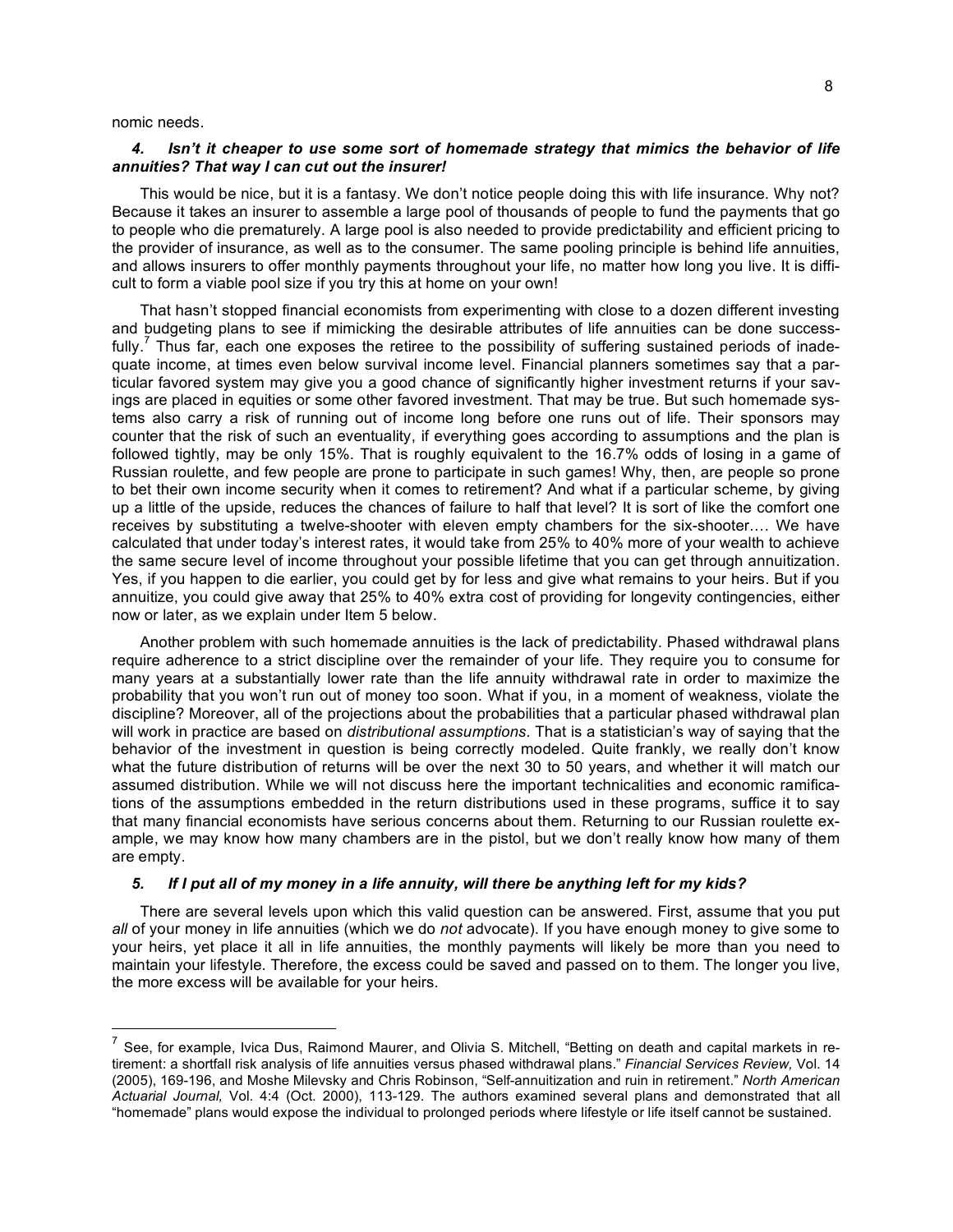But if you die soon, there will be very little to pass along. This can be remedied by using some of the extra monthly annuity income to purchase renewable term life insurance, or whole life insurance, which can generate a sizable sum to pass along at death. Alternatively, you could purchase a life annuity with a feature that continues making payments for up to twenty years, or that refunds to your heirs that portion of the premium which has not been received in income, if death occurs within a selected time interval.

Furthermore, if you do not annuitize a substantial portion of your retirement wealth, you pass the financial risk of outliving your resources along to your relatives and children, not to a broad pool. In such cases, your heirs could receive a windfall if you die prematurely, but very little or nothing if you live longer. In essence, lack of annuitization puts the heirs' economic incentives adverse to your own (assuming that you wish to provide a comfortable living for yourself in your old age), whereas annuitization resolves the conflict.

If you determine how much income per month you need to live comfortably for the rest of your life, and fund it, can you give away the rest? Yes, if you annuitize the portion of your wealth that is needed, setting aside some additional funds to cover unforeseen needs (perhaps through insurance). You will continue to receive a comfortable income throughout the remainder of your lifetime. The rest of your wealth you can give away today, if you like, or at the end of your life, if you prefer. The present value is the same, but the heirs may be able to make better use of it if they receive it earlier than later, to cover their children's college expenses, help them get into a house, or other such needs. It is likely that if the heirs were consulted, their preference would be nearly universal for receiving a certain bequest up front, along with a smaller residual claim, than to leave everything for upwards of 40 years and possibly receive nothing.

But suppose you instead invest in some combination of mutual funds the same amount that it would have taken to securely provide for your needs through annuitization. In so doing, your heirs become residual claimants. That is, they receive only what is left over after your passing. Ironically, the longer you live (and thereby the more you consume of your wealth), the less there will be left over for your loved ones. And if you live a long life, you may need your children to care for your physical, emotional, and financial needs. Thus, the longer they care for you, the less they will receive for their efforts (in present value terms). Under annuitization, the insurers absorb all of the longevity risk. Without annuitization, the heirs absorb all of the risk rather than the insurers.

How much better would it be to provide your heirs with a substantial legacy up front, upon retirement or perhaps even earlier, and then, at the end of your life, they can be residual claimants for personal effects and any unused funds?

#### *6. If I purchase an irrevocable life annuity at retirement, don't I lose control over those funds?*

Yes. And thankfully, so do your kids! One of the most difficult situations in which older people find themselves occurs when there are many people trying to get their hands on your hard-earned money. Let's face it. Some of us get rather feeble as we age, and our judgment sometimes lapses. We become vulnerable to impassioned pleas from others to "ante up" our savings to them. How many aged people have lost everything in such situations, sometimes even to well-intentioned recipients? Moreover, it also greatly reduces the risk of us overspending.

There is another reason to place these funds beyond our direct control. A recent study has shown that older people typically earn roughly 2% lower annual returns on their stock portfolios, even when adjusted for risk, than investors younger than 60.<sup>8</sup> Sometimes it is best to leave your funds in the hands of experienced professionals, especially when they have contractual requirements to provide you with a well-defined stream of desired benefits, and where their contract is backed by the assets and the entire surplus of a financially solid company. Remember, the greatest economic risk we face today is that we will live longer than our income stream. Sometimes we pay a very high price for maintaining what we think is control.

 $8$  See George Korniotis and Alok Kumar, "Does investment skill decline due to cognitive aging or improve with experience?" Working Paper, Notre Dame College of Business, January 2006.